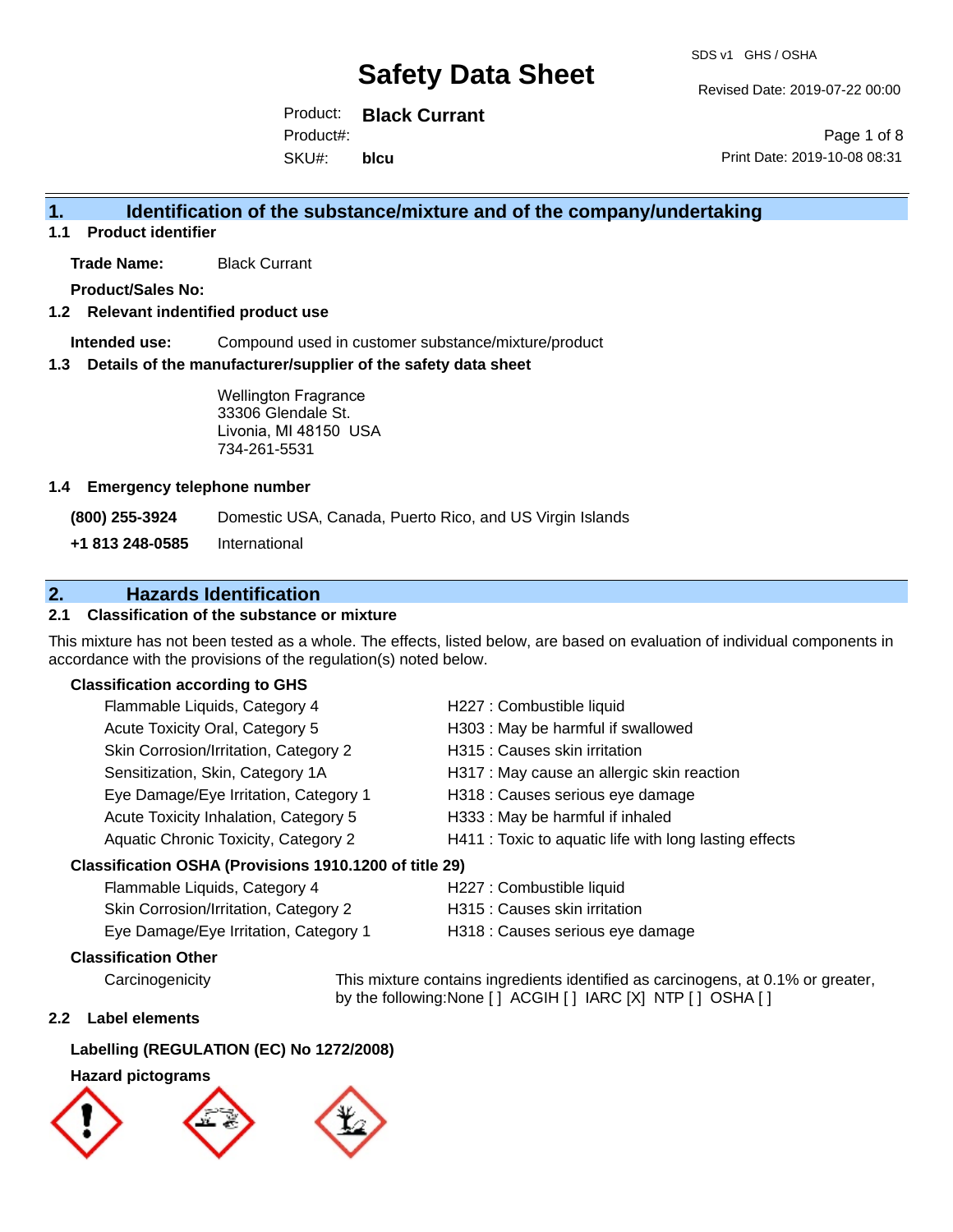#### Revised Date: 2019-07-22 00:00

Product: **Black Currant**

SKU#: Product#: **blcu**

Page 2 of 8 Print Date: 2019-10-08 08:31

| <b>Signal Word: Danger</b>      |                                                                                                                                       |  |
|---------------------------------|---------------------------------------------------------------------------------------------------------------------------------------|--|
| <b>Hazard statments</b>         |                                                                                                                                       |  |
| H <sub>227</sub>                | Combustible liquid                                                                                                                    |  |
| H303                            | May be harmful if swallowed                                                                                                           |  |
| H315                            | Causes skin irritation                                                                                                                |  |
| H317                            | May cause an allergic skin reaction                                                                                                   |  |
| H318                            | Causes serious eye damage                                                                                                             |  |
| H333                            | May be harmful if inhaled                                                                                                             |  |
| H411                            | Toxic to aquatic life with long lasting effects                                                                                       |  |
| <b>Precautionary Statements</b> |                                                                                                                                       |  |
| <b>Prevention:</b>              |                                                                                                                                       |  |
| P <sub>235</sub>                | Keep cool                                                                                                                             |  |
| P <sub>264</sub>                | Wash hands thoroughly after handling                                                                                                  |  |
| P272                            | Contaminated work clothing should not be allowed out of the workplace                                                                 |  |
| P273                            | Avoid release to the environment                                                                                                      |  |
| <b>Response:</b>                |                                                                                                                                       |  |
| $P302 + P352$                   | IF ON SKIN: Wash with soap and water                                                                                                  |  |
| $P304 + P312$                   | IF INHALED: Call a POISON CENTER or doctor/physician if you feel unwell                                                               |  |
| P305 + P351 + P338              | IF IN EYES: Rinse cautiously with water for several minutes Remove contact lenses if<br>present and easy to do. continue rinsing      |  |
| P310                            | Immediately call a POISON CENTER or doctor/physician                                                                                  |  |
| P312                            | Call a POISON CENTER or doctor/physician if you feel unwell                                                                           |  |
| $P333 + P313$                   | If skin irritation or a rash occurs: Get medical advice/attention                                                                     |  |
| P362                            | Take off contaminated clothing and wash before reuse                                                                                  |  |
| P363                            | Wash contaminated clothing before reuse                                                                                               |  |
| P370 + P378                     | In case of fire: Use Carbon dioxide (CO2), Dry chemical, or Foam for extinction. Do not use<br>a direct water jet on burning material |  |
| P391                            | <b>Collect Spillage</b>                                                                                                               |  |

#### **2.3 Other Hazards**

**no data available**

## **3. Composition/Information on Ingredients**

## **3.1 Mixtures**

This product is a complex mixture of ingredients, which contains among others the following substance(s), presenting a health or environmental hazard within the meaning of the UN Globally Harmonized System of Classification and Labeling of Chemicals (GHS):

| CAS#<br>Ingredient           | EC#                               | Conc.<br>Range | <b>GHS Classification</b>    |
|------------------------------|-----------------------------------|----------------|------------------------------|
| 84-66-2<br>Diethyl phthalate | 201-550-6                         | $50 - 60 %$    | H316; H402                   |
| 101-86-0                     | 202-983-3<br>Hexyl cinnamaldehyde | $10 - 20 \%$   | H303; H316; H317; H400; H411 |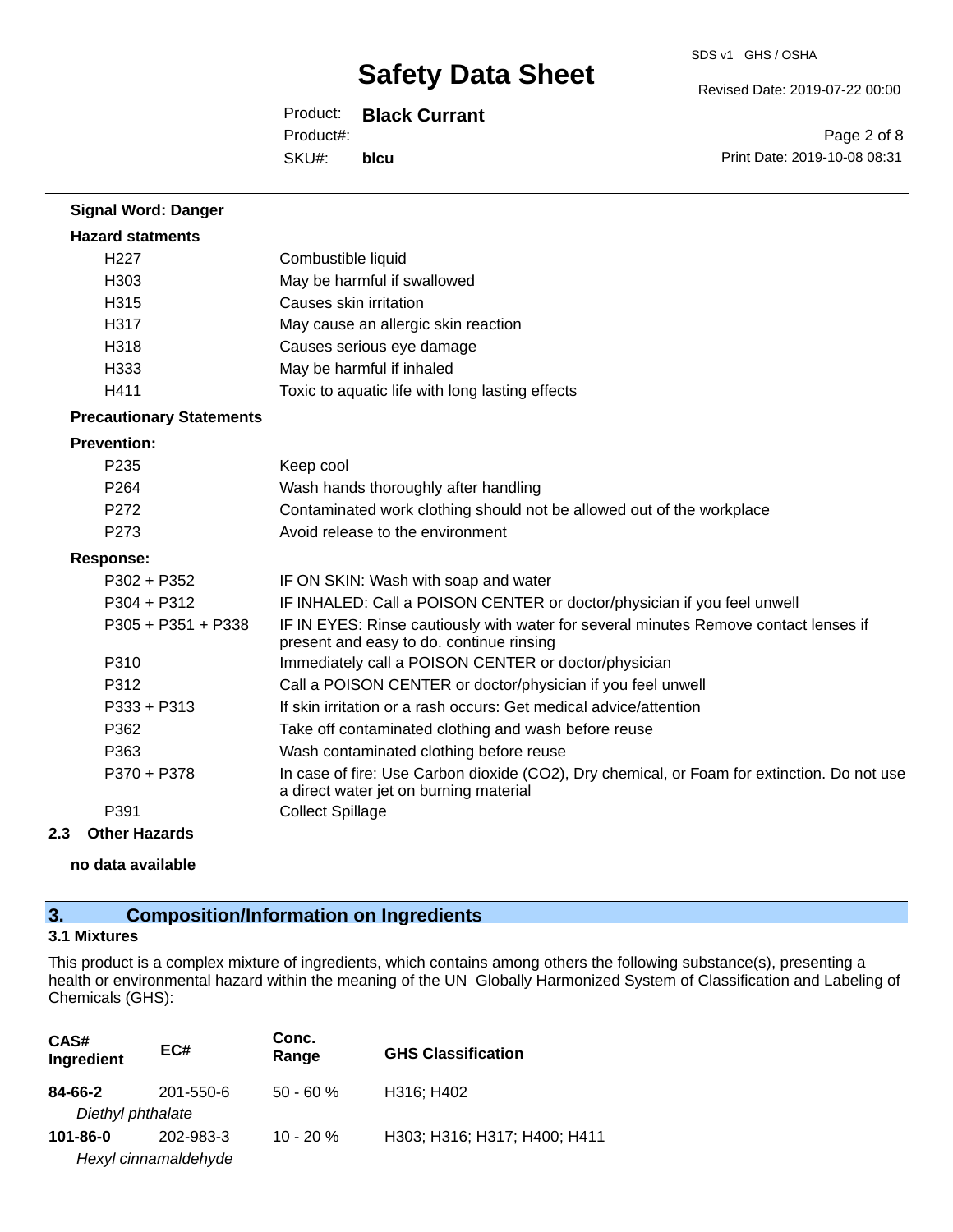SDS v1 GHS / OSHA

Revised Date: 2019-07-22 00:00

Product: **Black Currant**

Product#:

SKU#: **blcu**

Page 3 of 8 Print Date: 2019-10-08 08:31

| CAS#<br>Ingredient                                       | EC#                                | Conc.<br>Range | <b>GHS Classification</b>                                                   |
|----------------------------------------------------------|------------------------------------|----------------|-----------------------------------------------------------------------------|
| 106-24-1                                                 | 203-377-1                          | $2 - 5%$       | H303; H315; H317; H318; H402                                                |
| Geraniol                                                 |                                    |                |                                                                             |
| 127-91-3                                                 | 204-872-5                          | $2 - 5%$       | H226; H304; H315; H317; H400; H410                                          |
| <b>ß-Pinene</b>                                          |                                    |                |                                                                             |
| 106-22-9                                                 | 203-375-0                          | $2 - 5%$       | H303; H313; H315; H317; H319; H401                                          |
| Citronellol                                              |                                    |                |                                                                             |
| 15760-18-6                                               | 239-845-7                          | $2 - 5%$       | H303; H315; H317; H401                                                      |
|                                                          | 3-(4-Methyl-3-cyclohexenyl)butanol |                |                                                                             |
| $88 - 41 - 5$                                            | 201-828-7                          | $2 - 5%$       | H227; H303; H316; H401; H411                                                |
|                                                          | 2-t-Butylcyclohexyl acetate        |                |                                                                             |
| 106-25-2                                                 | 203-378-7                          | $2 - 5%$       | H303; H315; H317; H319; H401                                                |
| Nerol                                                    |                                    |                |                                                                             |
| 8007-35-0                                                | 232-357-5                          | $1 - 2%$       | H316; H401; H411                                                            |
| Terpineol acetate                                        |                                    |                |                                                                             |
| 120-51-4                                                 | 204-402-9                          | $1 - 2%$       | H302; H313; H400; H411                                                      |
| <b>Benzyl Benzoate</b>                                   |                                    |                |                                                                             |
| $105 - 87 - 3$                                           | 203-341-5                          | $0.1 - 1.0 %$  | H315; H317; H401; H412                                                      |
| Geranyl Acetate                                          |                                    |                |                                                                             |
| 16409-43-1                                               | 240-457-5                          | $0.1 - 1.0 %$  | H227; H303; H315; H319; H361; H402                                          |
| IsoButenyl Methyltetrahydropyran                         |                                    |                |                                                                             |
| 57378-68-4                                               | 260-709-8                          | $0.1 - 1.0 %$  | H302; H315; H317; H318; H400; H410                                          |
|                                                          |                                    |                | delta-1-(2,6,6-Trimethyl-3-cyclohexen-1-yl)-2-buten-1-one (delta-Damascone) |
| See Section 16 for full text of GHS classification codes |                                    |                |                                                                             |

See Section 16 for full text of GHS classification codes which where not shown in section 2

Total Hydrocarbon Content (%  $w/w$ ) = 5.03

| 4.<br><b>First Aid Measures</b>                                                   |                                                                                                               |  |
|-----------------------------------------------------------------------------------|---------------------------------------------------------------------------------------------------------------|--|
| <b>Description of first aid measures</b><br>4.1                                   |                                                                                                               |  |
| Inhalation:                                                                       | Remove from exposure site to fresh air and keep at rest.<br>Obtain medical advice.                            |  |
| <b>Eye Exposure:</b>                                                              | Flush immediately with water for at least 15 minutes.<br>Contact physician if symptoms persist.               |  |
| <b>Skin Exposure:</b>                                                             | Remove contaminated clothes. Wash thoroughly with water (and soap).<br>Contact physician if symptoms persist. |  |
| Ingestion:                                                                        | Rinse mouth with water and obtain medical advice.                                                             |  |
| 4.2 Most important symptoms and effects, both acute and delayed                   |                                                                                                               |  |
| Symptoms:                                                                         | no data available                                                                                             |  |
| <b>Risks:</b>                                                                     | Refer to Section 2.2 "Hazard Statements"                                                                      |  |
| Indication of any immediate medical attention and special treatment needed<br>4.3 |                                                                                                               |  |
| Treatment:                                                                        | Refer to Section 2.2 "Response"                                                                               |  |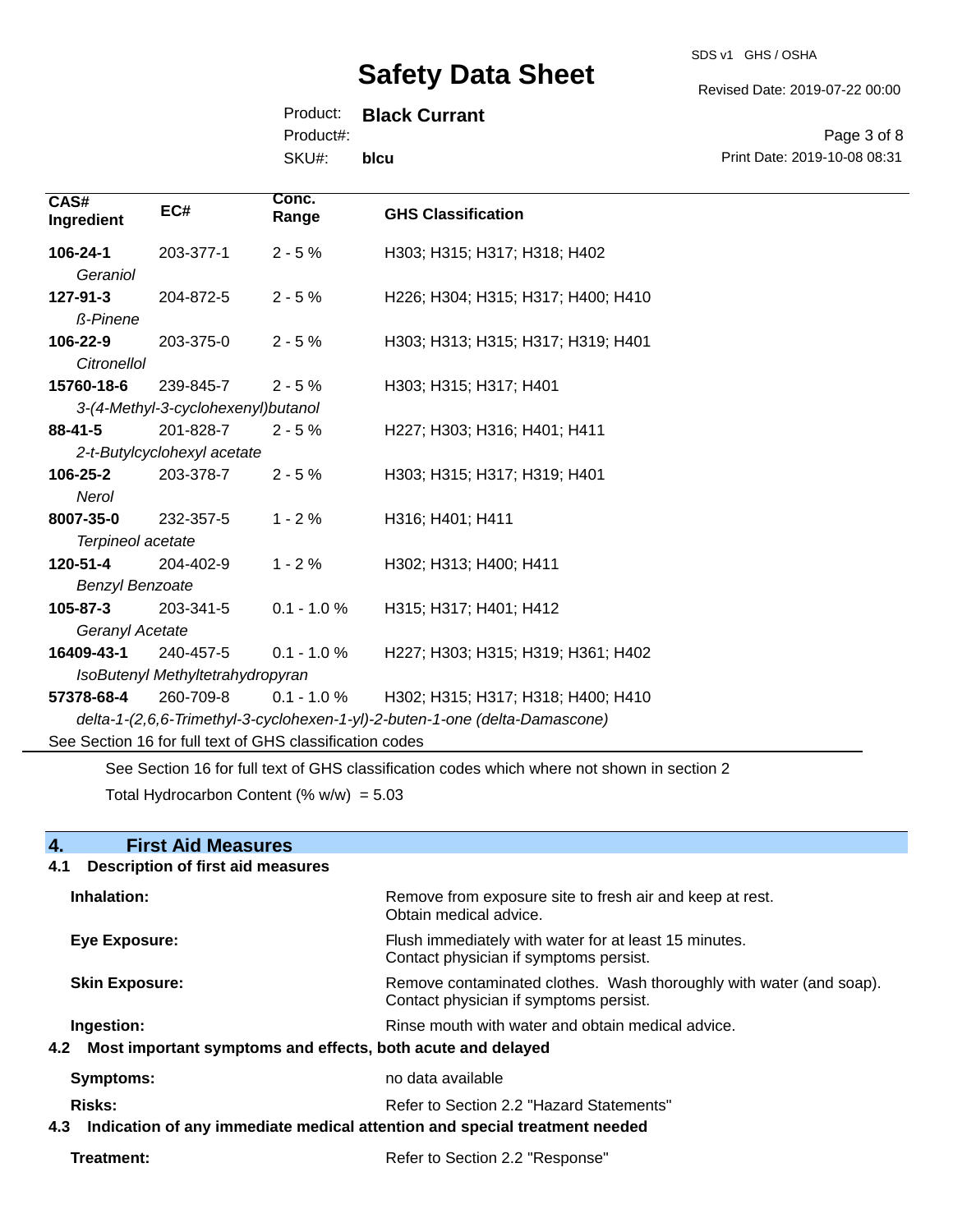Revised Date: 2019-07-22 00:00

Product: **Black Currant**

Product#:

SKU#: **blcu**

Page 4 of 8 Print Date: 2019-10-08 08:31

| 5.<br><b>Fire-Fighting measures</b>                                                                                             |                                          |
|---------------------------------------------------------------------------------------------------------------------------------|------------------------------------------|
| 5.1<br><b>Extinguishing media</b>                                                                                               |                                          |
| Suitable:                                                                                                                       | Carbon dioxide (CO2), Dry chemical, Foam |
| Unsuitable<br>Do not use a direct water jet on burning material<br>Special hazards arising from the substance or mixture<br>5.2 |                                          |
|                                                                                                                                 |                                          |
| During fire fighting:<br>5.3                                                                                                    | Water may be ineffective                 |
| <b>Advice for firefighters</b>                                                                                                  |                                          |
| <b>Further information:</b>                                                                                                     | Standard procedure for chemical fires    |
|                                                                                                                                 |                                          |

## **6. Accidental Release Measures**

## **6.1 Personal precautions, protective equipment and emergency procedures**

Avoid inhalation and contact with skin and eyes. A self-contained breathing apparatus is recommended in case of a major spill.

#### **6.2 Environmental precautions**

Keep away from drains, soil, and surface and groundwater.

## **6.3 Methods and materials for containment and cleaning up**

Clean up spillage promptly. Remove ignition sources. Provide adequate ventilation. Avoid excessive inhalation of vapors. Gross spillages should be contained by use of sand or inert powder and disposed of according to the local regulations.

#### **6.4 Reference to other sections**

Not Applicable

## **7. Handling and Storage**

### **7.1 Precautions for safe handling**

Apply according to good manufacturing and industrial hygiene practices with proper ventilation. Do not drink, eat or smoke while handling. Respect good personal hygiene.

#### **7.2 Conditions for safe storage, including any incompatibilities**

Store in a cool, dry and ventilated area away from heat sources and protected from light in tightly closed original container. Avoid uncoated metal container. Keep air contact to a minimum.

### **7.3 Specific end uses**

No information available

| 8.               | <b>Exposure Controls/Personal Protection</b> |                                                                                          |
|------------------|----------------------------------------------|------------------------------------------------------------------------------------------|
|                  | 8.1 Control parameters                       |                                                                                          |
|                  | <b>Exposure Limits:</b>                      |                                                                                          |
| <b>Component</b> |                                              | ACGIH<br><b>ACGIH</b><br><b>OSHA</b><br><b>OSHA</b><br>TWA ppm STEL ppm TWA ppm STEL ppm |
| 84-66-2          | Diethyl phthalate                            | 5                                                                                        |
| 127-91-3         | ß-Pinene                                     | 20                                                                                       |

**Engineering Controls:** Use local exhaust as needed.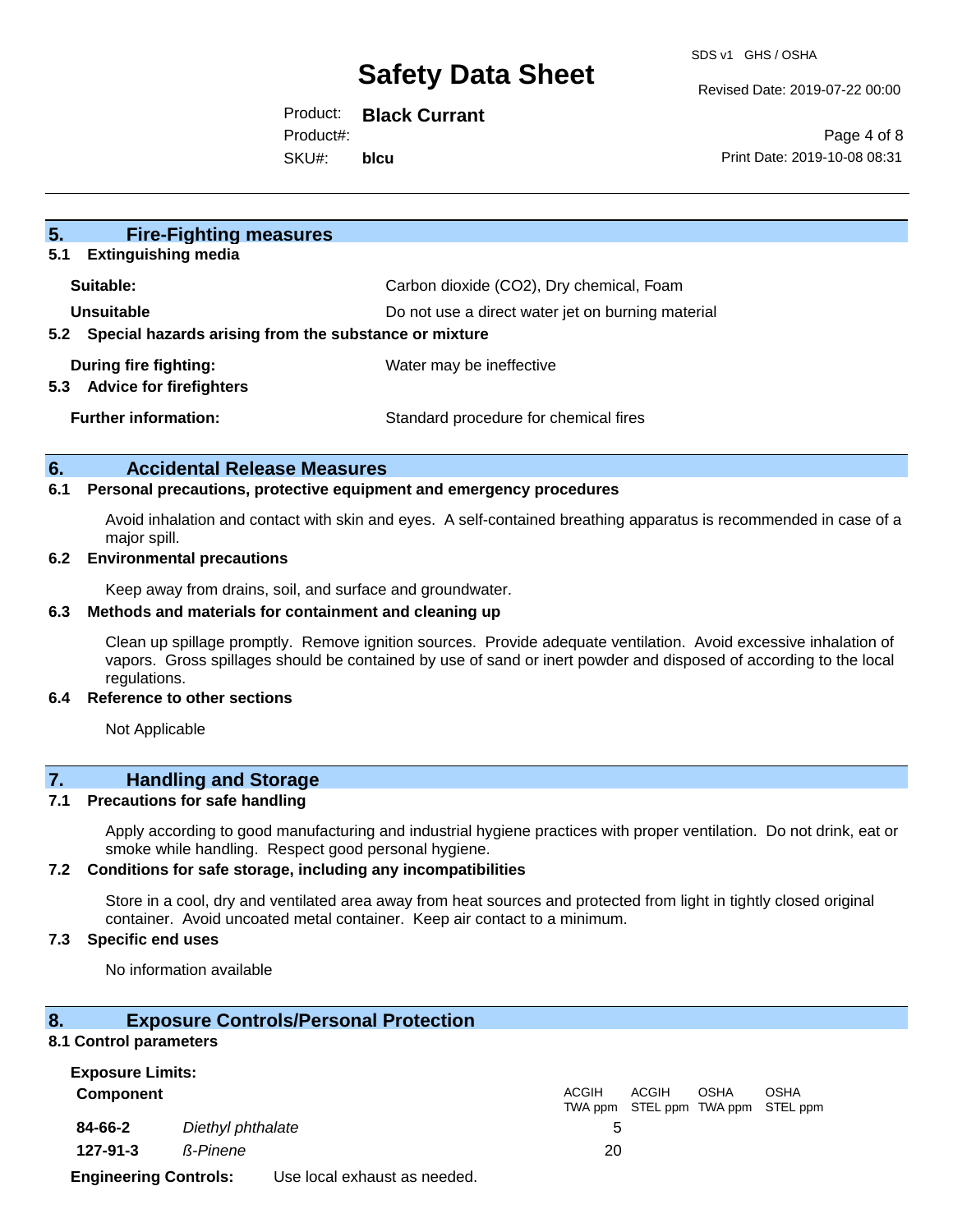SDS v1 GHS / OSHA

Revised Date: 2019-07-22 00:00

|            | Product: Black Currant |
|------------|------------------------|
| Product#:  |                        |
| SKU#: blcu |                        |

Page 5 of 8 Print Date: 2019-10-08 08:31

## **8.2 Exposure controls - Personal protective equipment**

| Eye protection:                | Tightly sealed goggles, face shield, or safety glasses with brow guards and side shields, etc.<br>as may be appropriate for the exposure |
|--------------------------------|------------------------------------------------------------------------------------------------------------------------------------------|
| <b>Respiratory protection:</b> | Avoid excessive inhalation of concentrated vapors. Apply local ventilation where appropriate.                                            |
| <b>Skin protection:</b>        | Avoid Skin contact. Use chemically resistant gloves as needed.                                                                           |

## **9. Physical and Chemical Properties**

## **9.1 Information on basic physical and chemical properties**

| Appearance:                  | Liquid                        |
|------------------------------|-------------------------------|
| Odor:                        | <b>Conforms to Standard</b>   |
| Color:                       | Colorless to Yellow Tint (G1) |
| <b>Viscosity:</b>            | Liquid                        |
| <b>Freezing Point:</b>       | Not determined                |
| <b>Boiling Point:</b>        | Not determined                |
| <b>Melting Point:</b>        | Not determined                |
| <b>Flashpoint (CCCFP):</b>   | 175 F (79.44 C)               |
| <b>Auto flammability:</b>    | Not determined                |
| <b>Explosive Properties:</b> | None Expected                 |
| <b>Oxidizing properties:</b> | None Expected                 |
| Vapor Pressure (mmHg@20 C):  | 0.0947                        |
| %VOC:                        | 0.09                          |
| Specific Gravity @ 25 C:     | 1.0150                        |
| Density $@25C$ :             | 1.0120                        |
| Refractive Index @ 20 C:     | 1.4990                        |
| Soluble in:                  | Oil                           |

## **10. Stability and Reactivity**

| 10.1 Reactivity                         | None                                               |
|-----------------------------------------|----------------------------------------------------|
| <b>10.2 Chemical stability</b>          | Stable                                             |
| 10.3 Possibility of hazardous reactions | None known                                         |
| <b>10.4 Conditions to avoid</b>         | None known                                         |
| 10.5 Incompatible materials             | Strong oxidizing agents, strong acids, and alkalis |
| 10.6 Hazardous decomposition products   | None known                                         |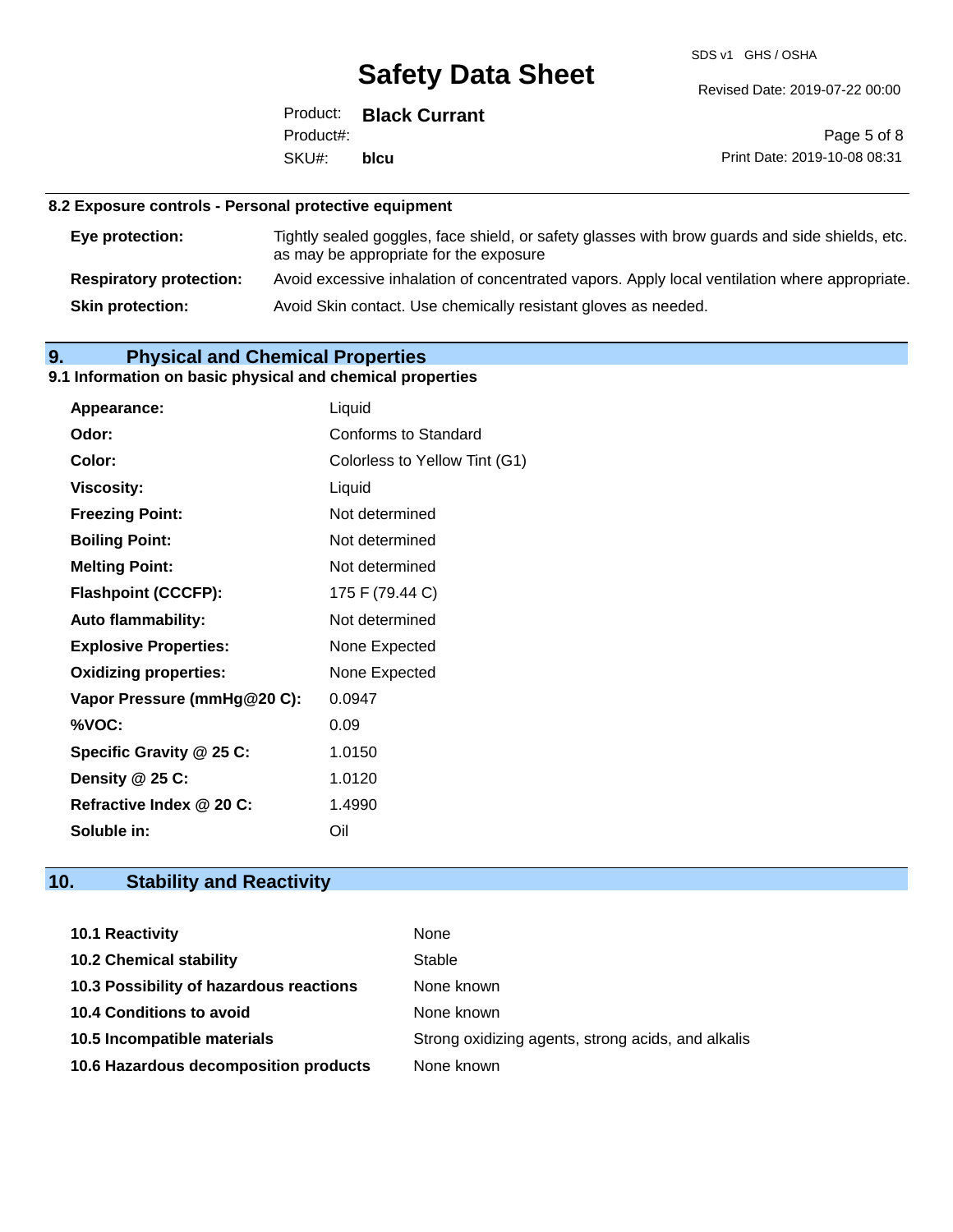SDS v1 GHS / OSHA

Revised Date: 2019-07-22 00:00

Product: **Black Currant** SKU#: Product#: **blcu**

Page 6 of 8 Print Date: 2019-10-08 08:31

## **11.1 Toxicological Effects**

Acute Toxicity Estimates (ATEs) based on the individual Ingredient Toxicity Data utilizing the "Additivity Formula"

| Acute toxicity - Oral - (Rat) mg/kg                | (LD50: 4960.8050) May be harmful if swallowed            |
|----------------------------------------------------|----------------------------------------------------------|
| Acute toxicity - Dermal - (Rabbit) mg/kg           | Not classified - the classification criteria are not met |
| Acute toxicity - Inhalation - (Rat) mg/L/4hr       | (LD50: 21.7615) May be harmful if inhaled                |
| <b>Skin corrosion / irritation</b>                 | May be harmful if inhaled                                |
| Serious eye damage / irritation                    | Causes serious eye damage                                |
| <b>Respiratory sensitization</b>                   | Not classified - the classification criteria are not met |
| <b>Skin sensitization</b>                          | May cause an allergic skin reaction                      |
| <b>Germ cell mutagenicity</b>                      | Not classified - the classification criteria are not met |
| Carcinogenicity                                    | Not classified - the classification criteria are not met |
| <b>Reproductive toxicity</b>                       | Not classified - the classification criteria are not met |
| Specific target organ toxicity - single exposure   | Not classified - the classification criteria are not met |
| Specific target organ toxicity - repeated exposure | Not classified - the classification criteria are not met |
| <b>Aspiration hazard</b>                           | Not classified - the classification criteria are not met |

## **12. Ecological Information**

**12.1 Toxicity**

| <b>Acute acquatic toxicity</b>     | Not classified - the classification criteria are not met |
|------------------------------------|----------------------------------------------------------|
| <b>Chronic acquatic toxicity</b>   | Toxic to aquatic life with long lasting effects          |
| <b>Toxicity Data on soil</b>       | no data available                                        |
| <b>Toxicity on other organisms</b> | no data available                                        |
|                                    |                                                          |
| 12.2 Persistence and degradability | no data available                                        |
| 12.3 Bioaccumulative potential     | no data available                                        |
| 12.4 Mobility in soil              | no data available                                        |
| 12.5 Other adverse effects         | no data available                                        |
|                                    |                                                          |

## **13. Disposal Conditions**

## **13.1 Waste treatment methods**

Do not allow product to reach sewage systems. Dispose of in accordance with all local and national regulations. Send to a licensed waste management company.The product should not be allowed to enter drains, water courses or the soil. Do not contaminate ponds, waterways or ditches with chemical or used container.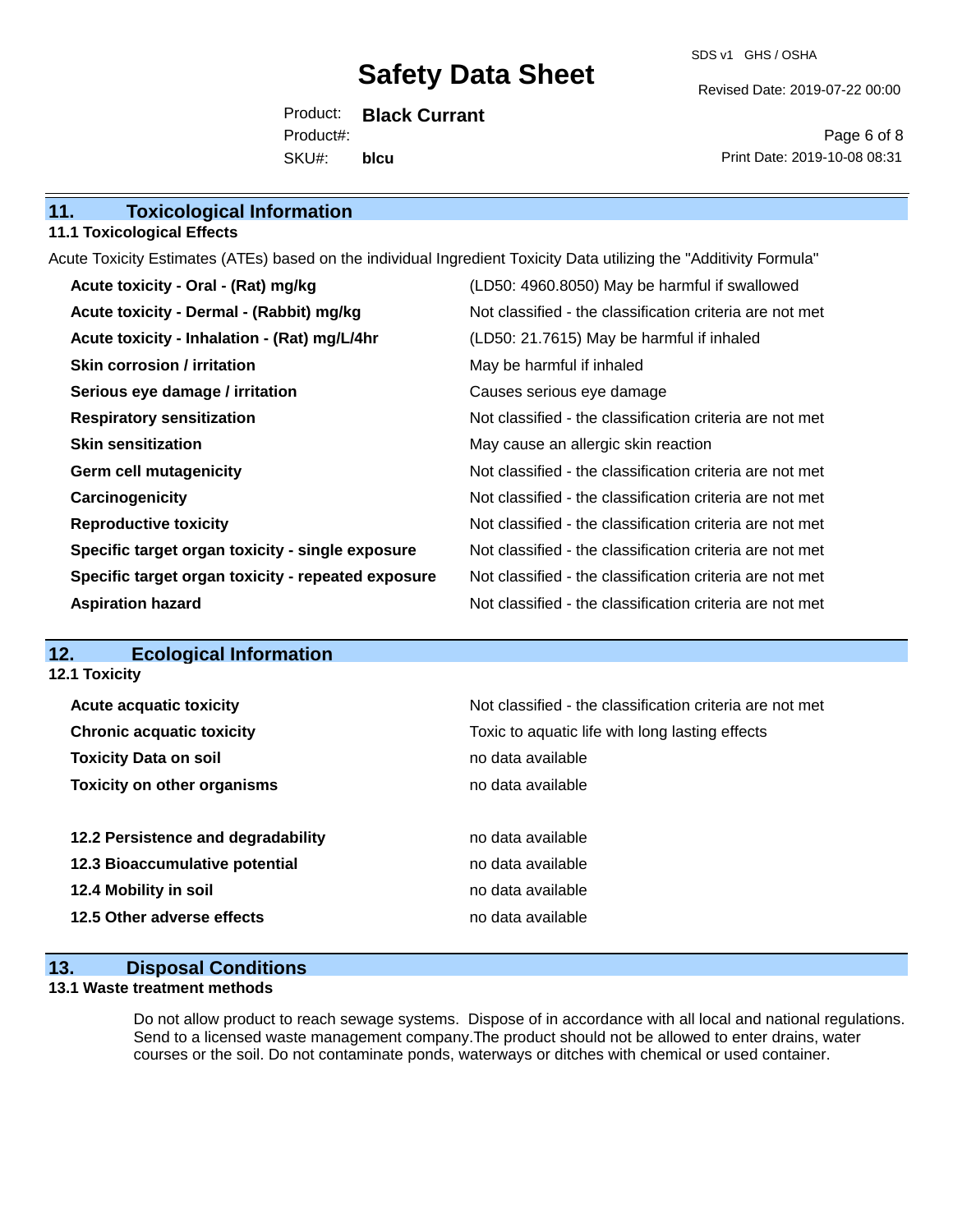Revised Date: 2019-07-22 00:00

Product: **Black Currant** SKU#: Product#: **blcu**

Page 7 of 8 Print Date: 2019-10-08 08:31

## **14. Transport Information**

| <b>Marine Pollutant</b>                                       | Yes. Ingredient of greatest environmental impact:<br>127-91-3 : (2 - 5 %) : ß-Pinene |                                     |                   |                 |               |
|---------------------------------------------------------------|--------------------------------------------------------------------------------------|-------------------------------------|-------------------|-----------------|---------------|
| <b>Regulator</b>                                              |                                                                                      | <b>Class</b>                        | <b>Pack Group</b> | <b>Sub Risk</b> | UN-nr.        |
| U.S. DOT (Non-Bulk)                                           |                                                                                      | Not Regulated - Not Dangerous Goods |                   |                 |               |
| Chemicals NOI                                                 |                                                                                      |                                     |                   |                 |               |
| <b>ADR/RID (International Road/Rail)</b>                      |                                                                                      |                                     |                   |                 |               |
| <b>Environmentally Hazardous</b><br>Substance, Liquid, n.o.s. |                                                                                      | 9                                   | $\mathbf{III}$    |                 | <b>UN3082</b> |
| <b>IATA (Air Cargo)</b>                                       |                                                                                      |                                     |                   |                 |               |
| <b>Environmentally Hazardous</b><br>Substance, Liquid, n.o.s. |                                                                                      | 9                                   | $\mathbf{III}$    |                 | <b>UN3082</b> |
| IMDG (Sea)                                                    |                                                                                      |                                     |                   |                 |               |
| <b>Environmentally Hazardous</b><br>Substance, Liquid, n.o.s. |                                                                                      | 9                                   | $\mathbf{III}$    |                 | <b>UN3082</b> |

| 15.                                       | <b>Regulatory Information</b> |                                     |                                                                                                 |
|-------------------------------------------|-------------------------------|-------------------------------------|-------------------------------------------------------------------------------------------------|
| <b>U.S. Federal Regulations</b>           |                               |                                     |                                                                                                 |
| <b>TSCA (Toxic Substance Control Act)</b> |                               |                                     | All components of the substance/mixture are listed or exempt                                    |
| 40 CFR(EPCRA, SARA, CERCLA and CAA)       |                               |                                     | This product contains the following components:                                                 |
| 84-66-2                                   | $201 - 550 - 6$ 50 - 60 %     |                                     | Diethyl phthalate                                                                               |
| <b>U.S. State Regulations</b>             |                               |                                     |                                                                                                 |
| <b>California Proposition 65 Warning</b>  |                               |                                     | This product contains the following components:                                                 |
| 119-61-9                                  |                               | $204-337-6$ 0.1 - 1.0 %             | Benzophenone                                                                                    |
| 89-82-7                                   |                               | $201 - 943 - 2 \leq 20 \text{ ppm}$ | Pulegone (Natural Source)                                                                       |
| 123-35-3(NF 204-622-5 $\leq$ 6 ppm        |                               |                                     | beta-Myrcene (Natural Source)                                                                   |
| <b>Canadian Regulations</b>               |                               |                                     |                                                                                                 |
| <b>DSL</b>                                |                               |                                     | 99.67% of the components are listed or exempt. The following<br>components are NOT on the List: |
| 94201-73-7                                | 303-662-1                     | $0.1 - 1.0 \%$                      | Tetrahydro-4-methyl-2-phenyl-2H-pyran                                                           |

## **16. Other Information**

## **GHS H-Statements referred to under section 3 and not listed in section 2**

| H226 : Flammable liquid and vapour                  | H302 : Harmful if swallowed                                    |
|-----------------------------------------------------|----------------------------------------------------------------|
| H304 : May be fatal if swallowed and enters airways | H313: May be harmful in contact with skin                      |
| H316 : Causes mild skin irritation                  | H317 : May cause an allergic skin reaction                     |
| H319 : Causes serious eye irritation                | H361: Suspected of damaging fertility or the unborn<br>child   |
| H400 : Very Toxic to aquatic life                   | H401 : Toxic to aquatic life                                   |
| H402 : Harmful to aquatic life                      | H410 : Very toxic to aquatic life with long lasting<br>effects |